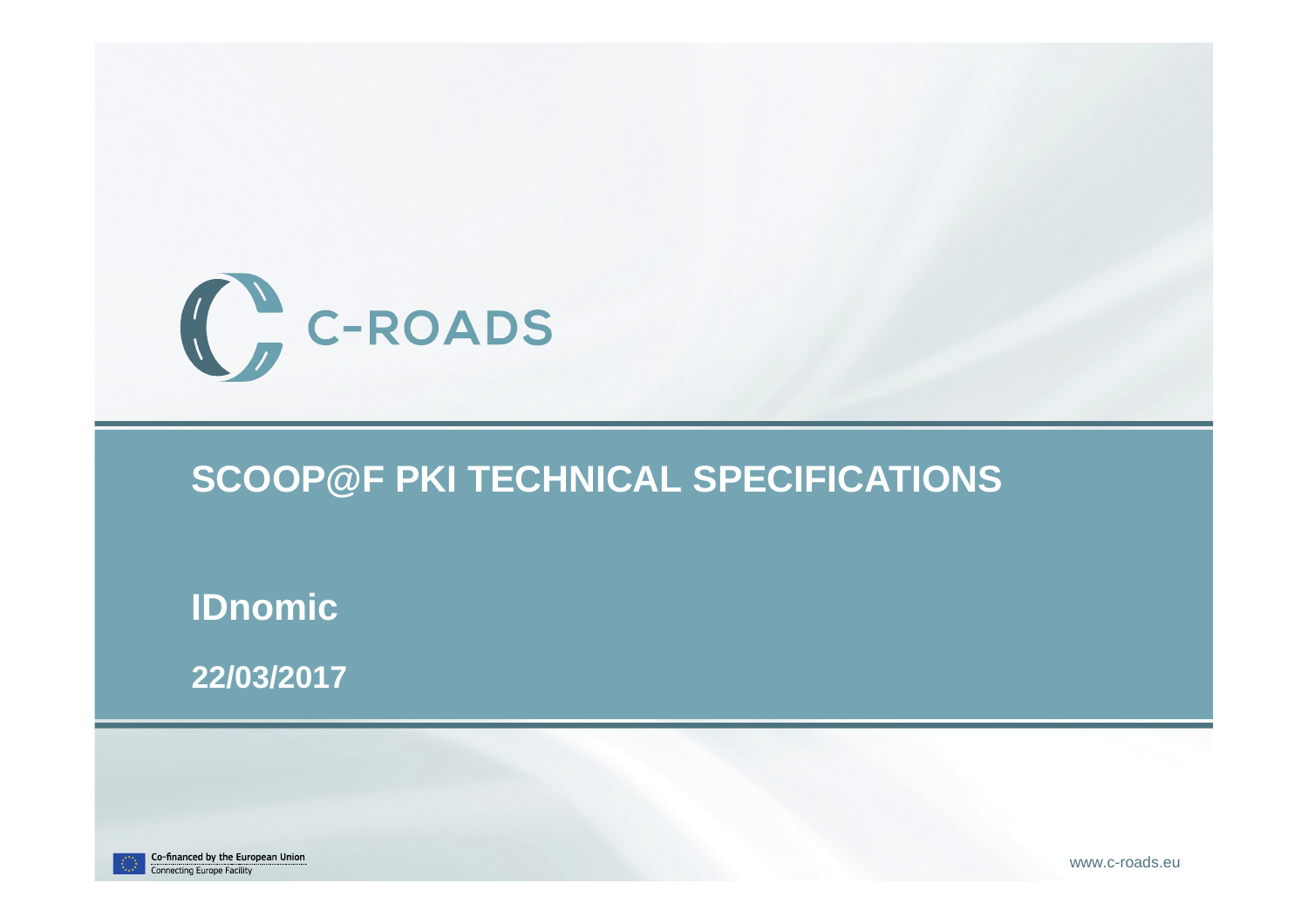### **Outline**



- **1. SCOOP@F PKI Presentation**
- **2. SCOOP@F PKI Architecture**
- **3. SCOOP@F PKI Components**
- **4. SCOOP@F PKI use cases**

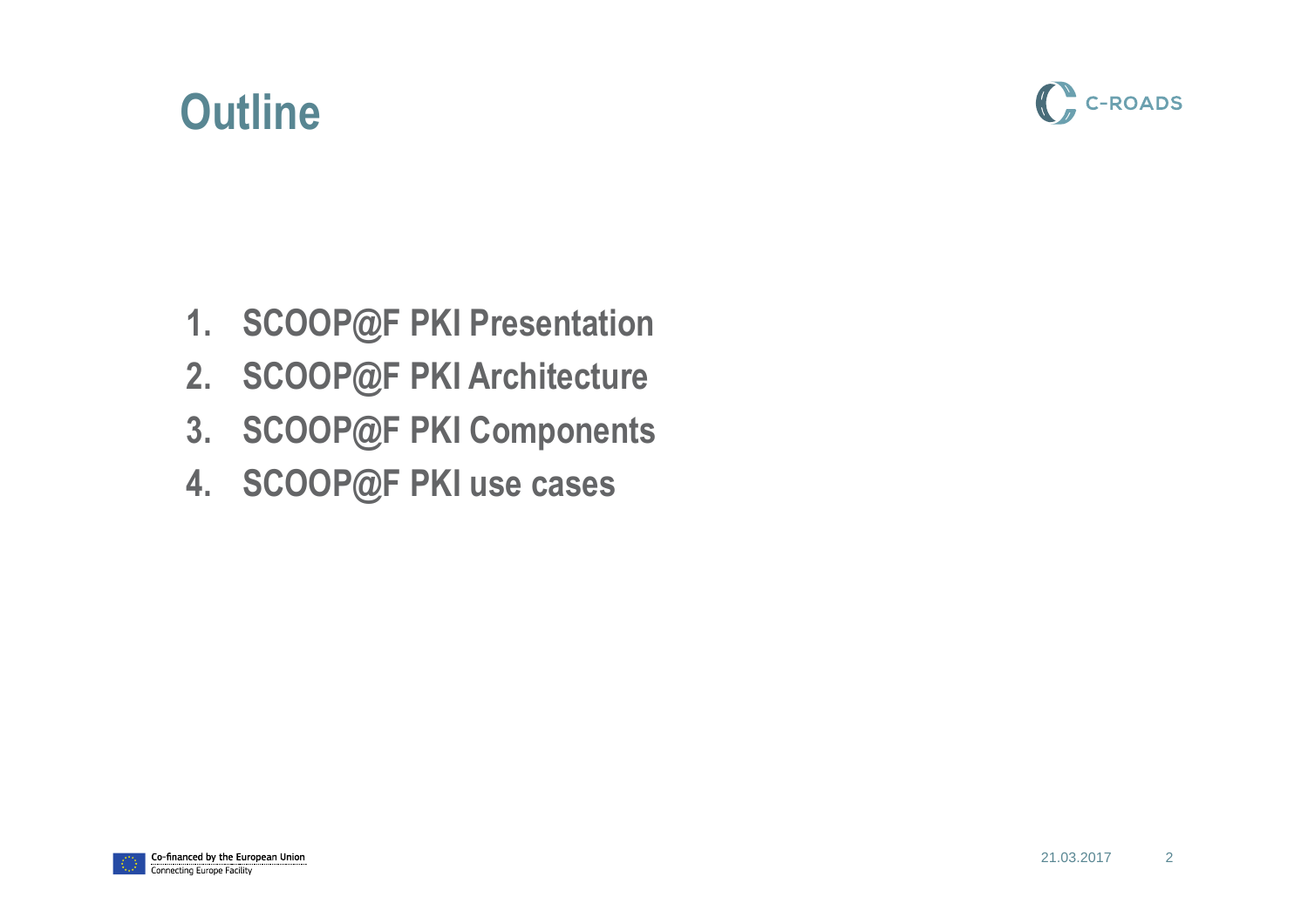#### **1.SCOOP@F PKI Presentation**



### **PKI design :**

 $\bullet$ Compliant with ETSI standards (TS 103 097, TS 102 941)

#### **PKI based security solution covers:**

- $\bullet$ "**Integrity",** with message signature
- $\bullet$ **"Privacy",** thanks to the separation between LTCA and PCA, and use of pseudonyms
- $\bullet$ **"Non-repudiation"**
- •**"Authentication"**

#### **But does not support:**

- $\bullet$ **"Confidentiality",** CAM and DENM messages are not encrypted
- $\bullet$ **"Plausibility and Availability"**

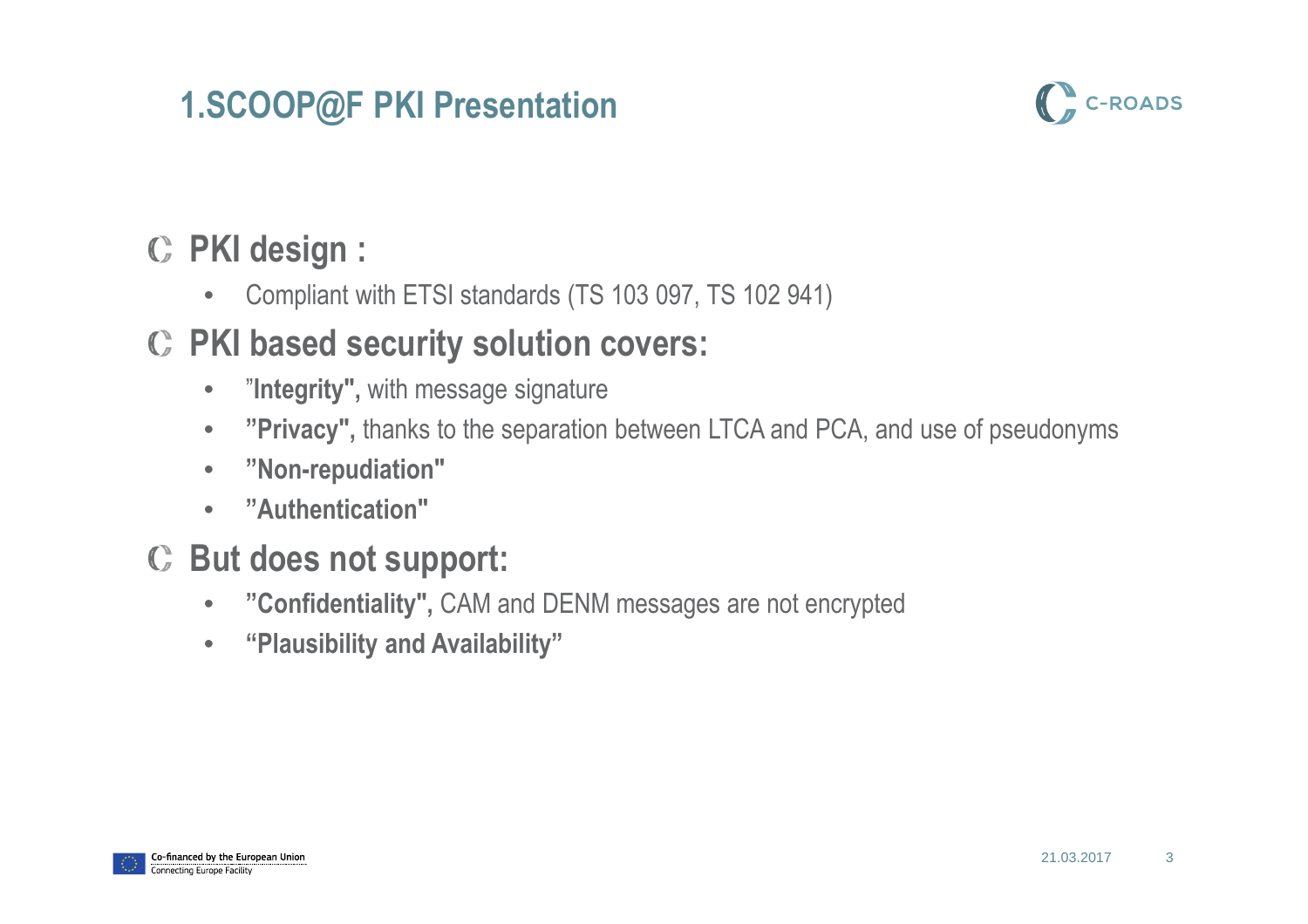### *2.SCOOP@F PKI Architecture*



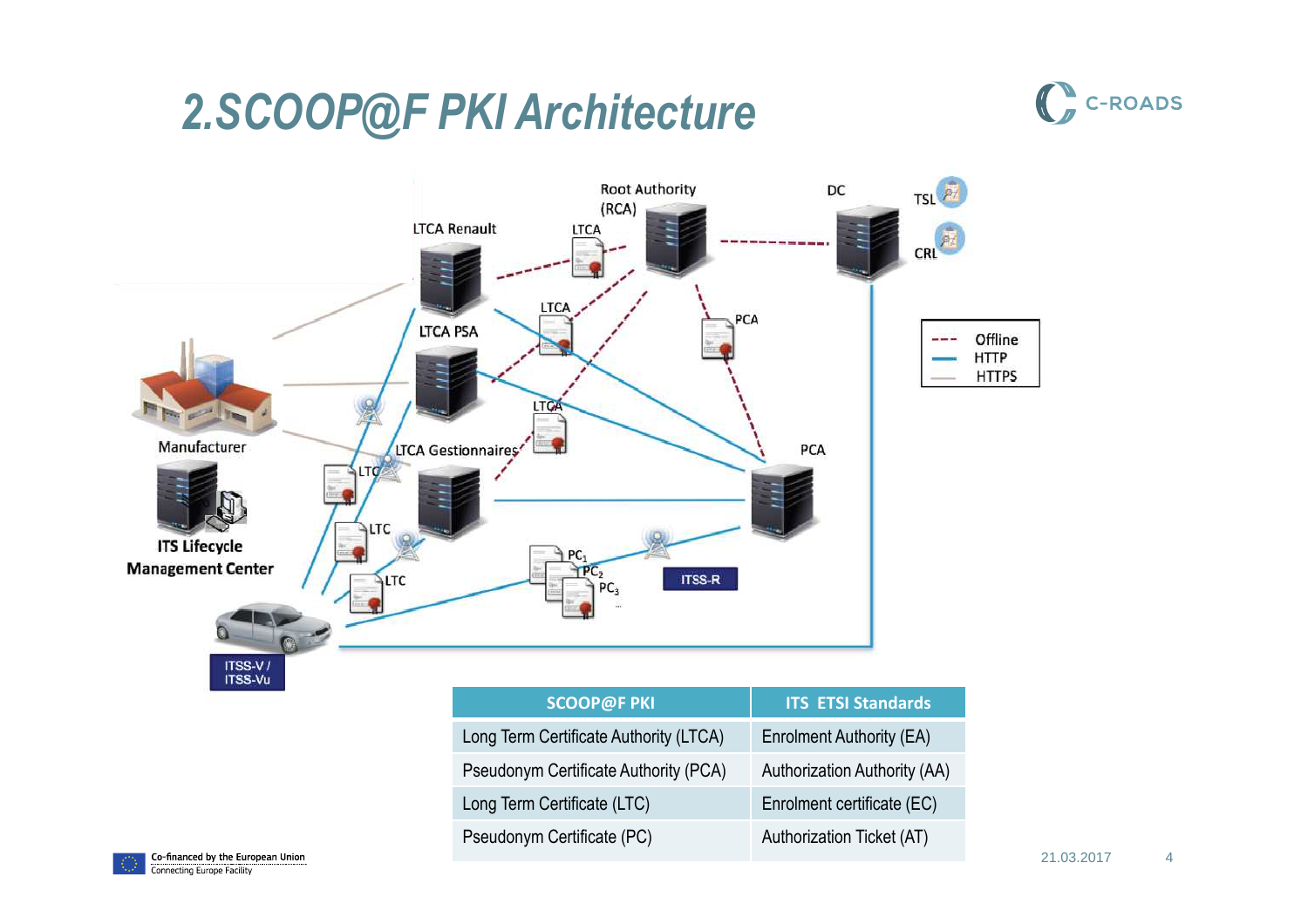### **3.SCOOP@F PKI Components**



- **Root Certificate Authority (RCA):** is the root of trust for all certificates within the PKI<br>historychy, it energies in an efflipe mode and is reapproachle for the management of LTCAs and hierarchy. It operates in an offline mode and is responsible for the management of LTCAs and PCAs (creation, security requirements authorizing the issuance of certificates to ITSSs).
- **Long Term Certificate Authority (LTCA):** is a security management entity responsible for the line issuance of LTC and the validation of PCs as well as the management of the ITSSs(registration, status update, permissions…). It operates in an online mode.
- **Pseudonym Certificate Authority (PCA):** is a security management entity responsible for<br>the delivery the maniforms and the use of PCs. It energies in an enline mode the delivery, the monitoring and the use of PCs. It operates in an online mode.
- **Distribution Centre (DC):** provides the ITSSs with the updated trust information such as TSL<br>and CPL pecessary to secure that resolved information is coming from logitimate and and CRL necessary to assure that received information is coming from legitimate andauthorized ITSSs or PKI certification authority.

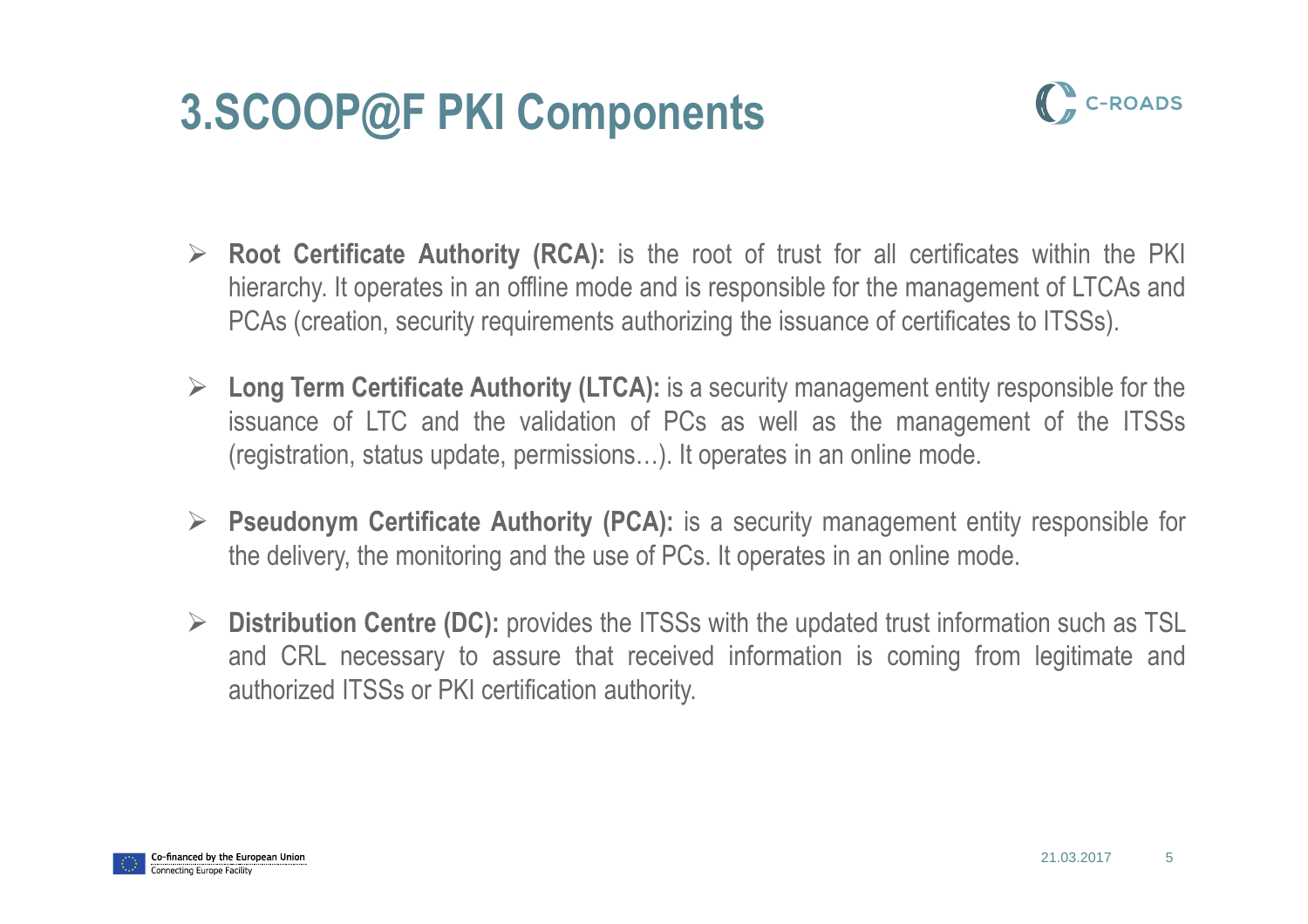## **3.SCOOP@F PKI Components**



- **ITSS:** ITS station (vehicle, RSU)
- **Long Term Certificate (LTC):** gives its holder (ITSSs) the right to request PCs.
- **Pseudonym Certificate (PC):** gives its holder (ITSSs) the right to performspecific actions.
- **Certificate Revocation List (CRL):** is <sup>a</sup> list digitally signed by <sup>a</sup> CA that contains certificates identities that are no longer valid.
- **Trusted Services List (TSL):** is <sup>a</sup> signed list which contains trusted RCAs, LTCAs and PCAs certificates and PKI service access points. This list isupdated frequently.

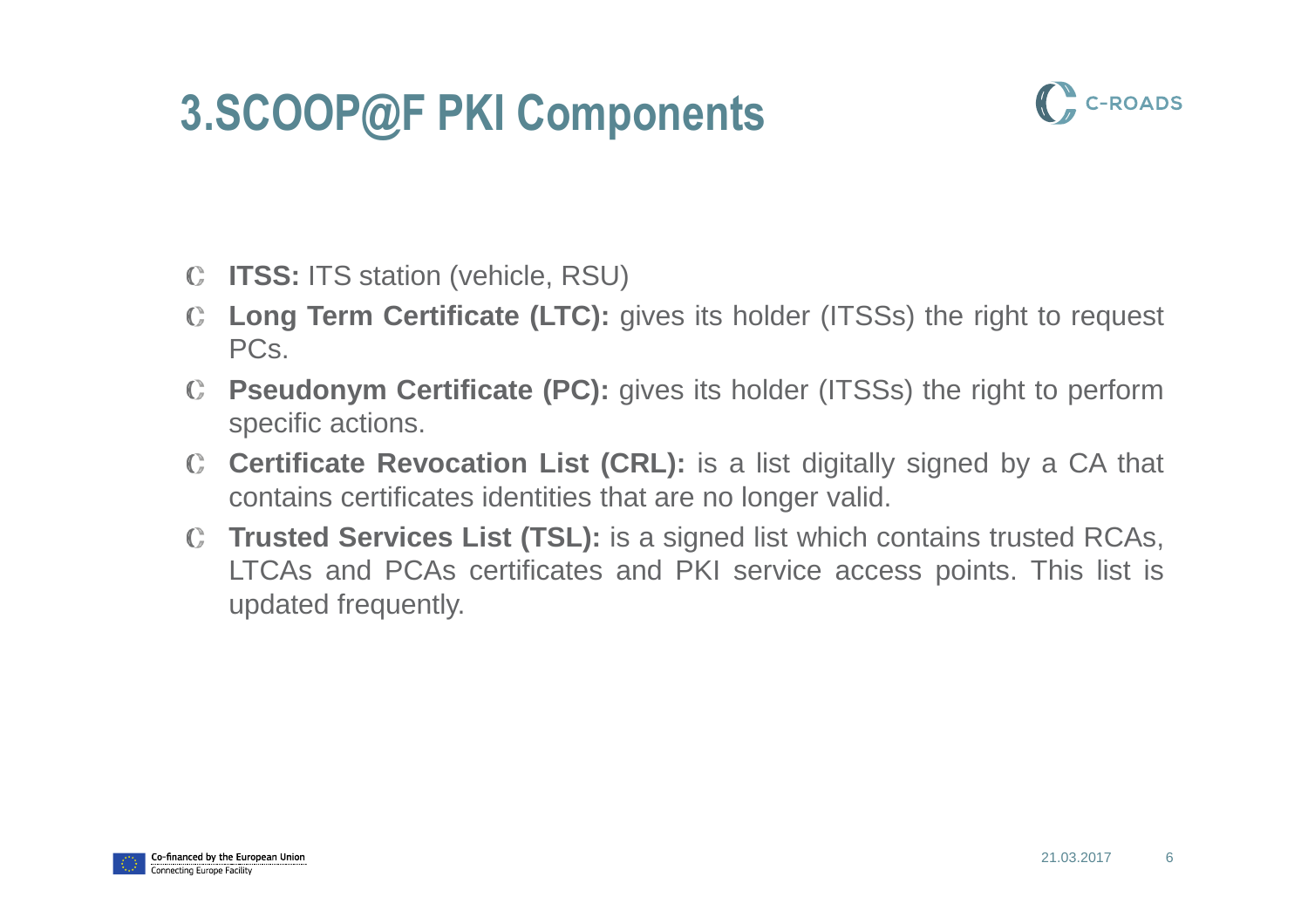



#### Generate a technical key pair () Associate the technical public key to a Manufacturer unique canonical ID and select a profile () **PKI: LTCA** Send Registration Request () Register a new ITSS () Send a Response ()

- • The manufacturer registers its ITSSs in the PKI via the operator interface (HMI, Web Service).
- •Authentication using X509 certificate is required.
- •The registration of ITSSs by batch is possible via .csv file.

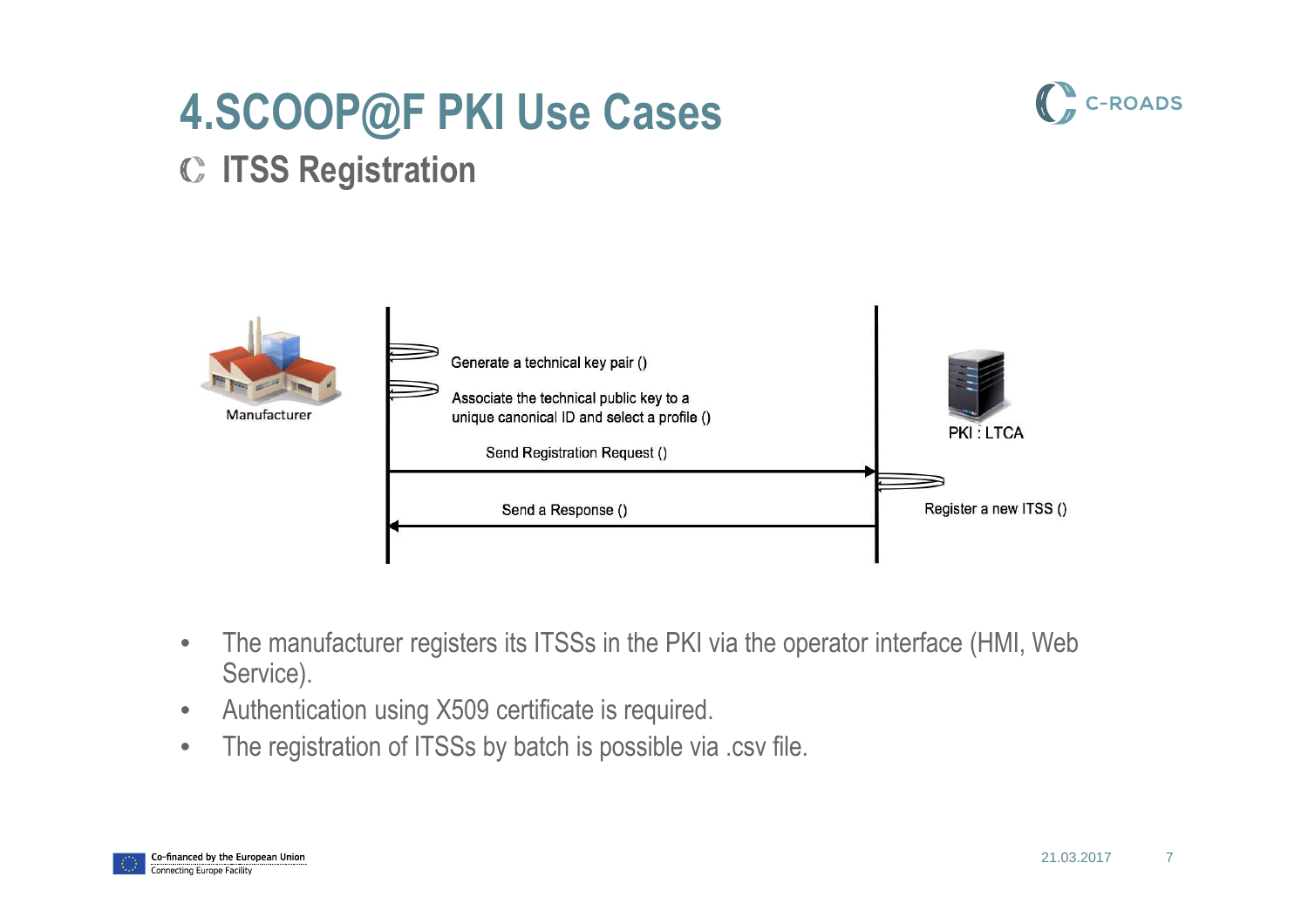### **4.SCOOP@F PKI Use Cases**



#### **LTC Request**



- $\bullet$ The ITSS-R and road managers' ITSSs communicate straight with LTCA without relay.
- $\bullet$ The LTC's format is described in the ETSI TS 103097 v1.2.1

Co-financed by the European Union Connecting Europe Facility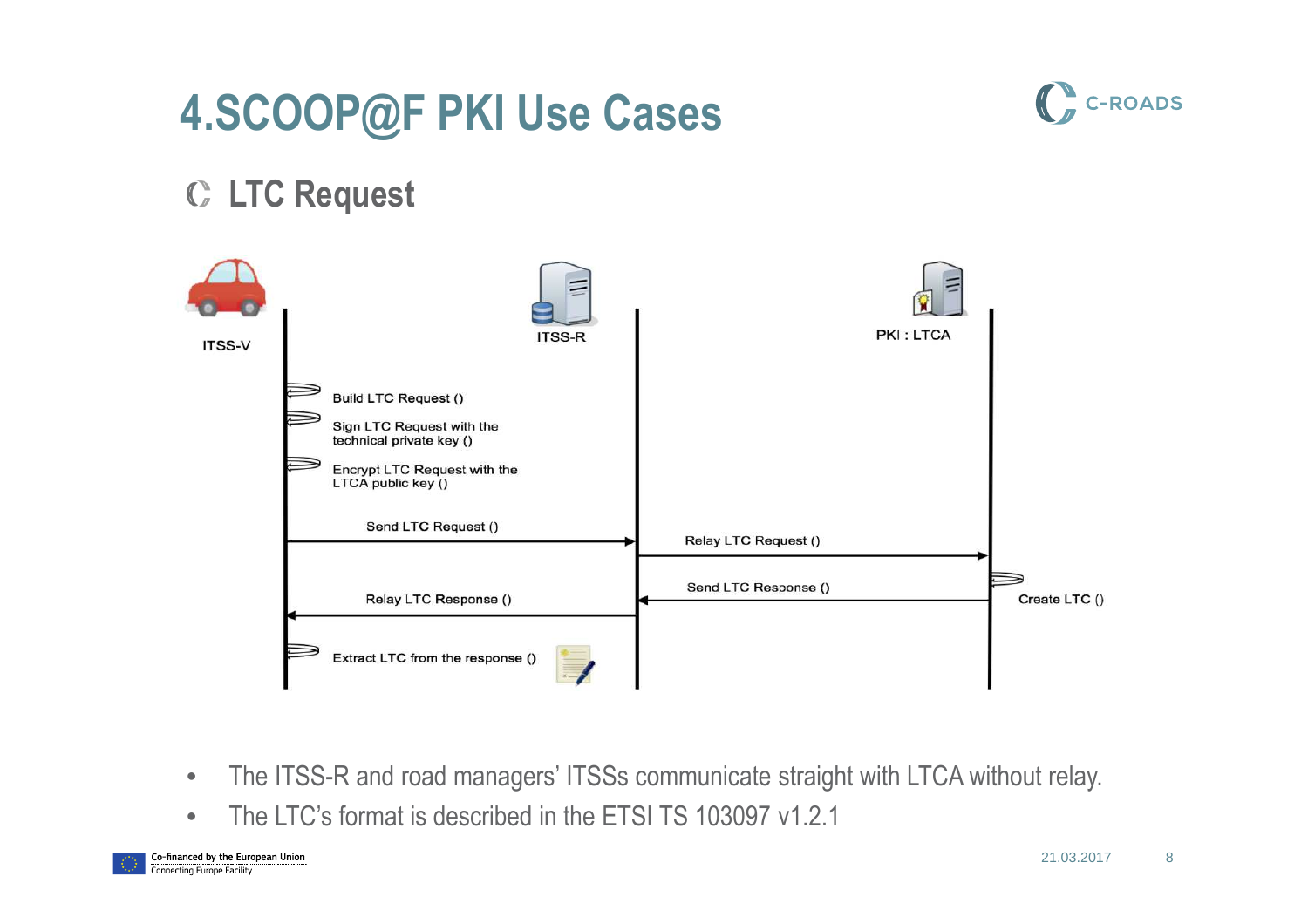### **4.SCOOP@F PKI Use CasesPC Request**



- $\bullet$ The ITSS-R and road managers' ITSSs communicate straight with LTCA without relay.
- $\bullet$ The request of pool of n PCs is possible by sending n requests.
- $\bullet$ The PC's format is described in the ETSI TS 103 097 v1.2.1



C-ROADS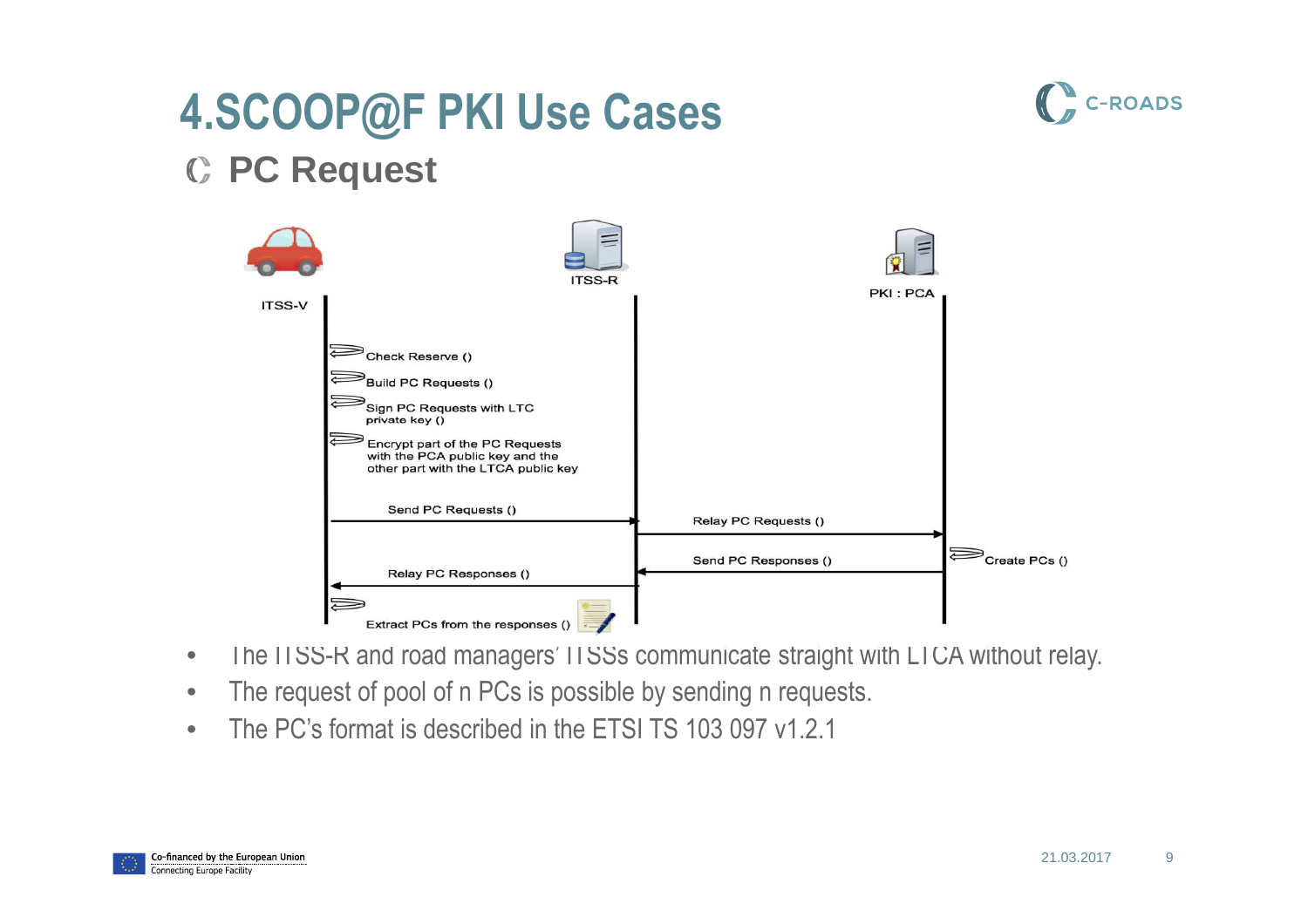### **4.SCOOP@F PKI Use CasesTSL Download**



 $\bullet$  Upon the download of TSL, the ITSS must verify that it is signed by the RCA.



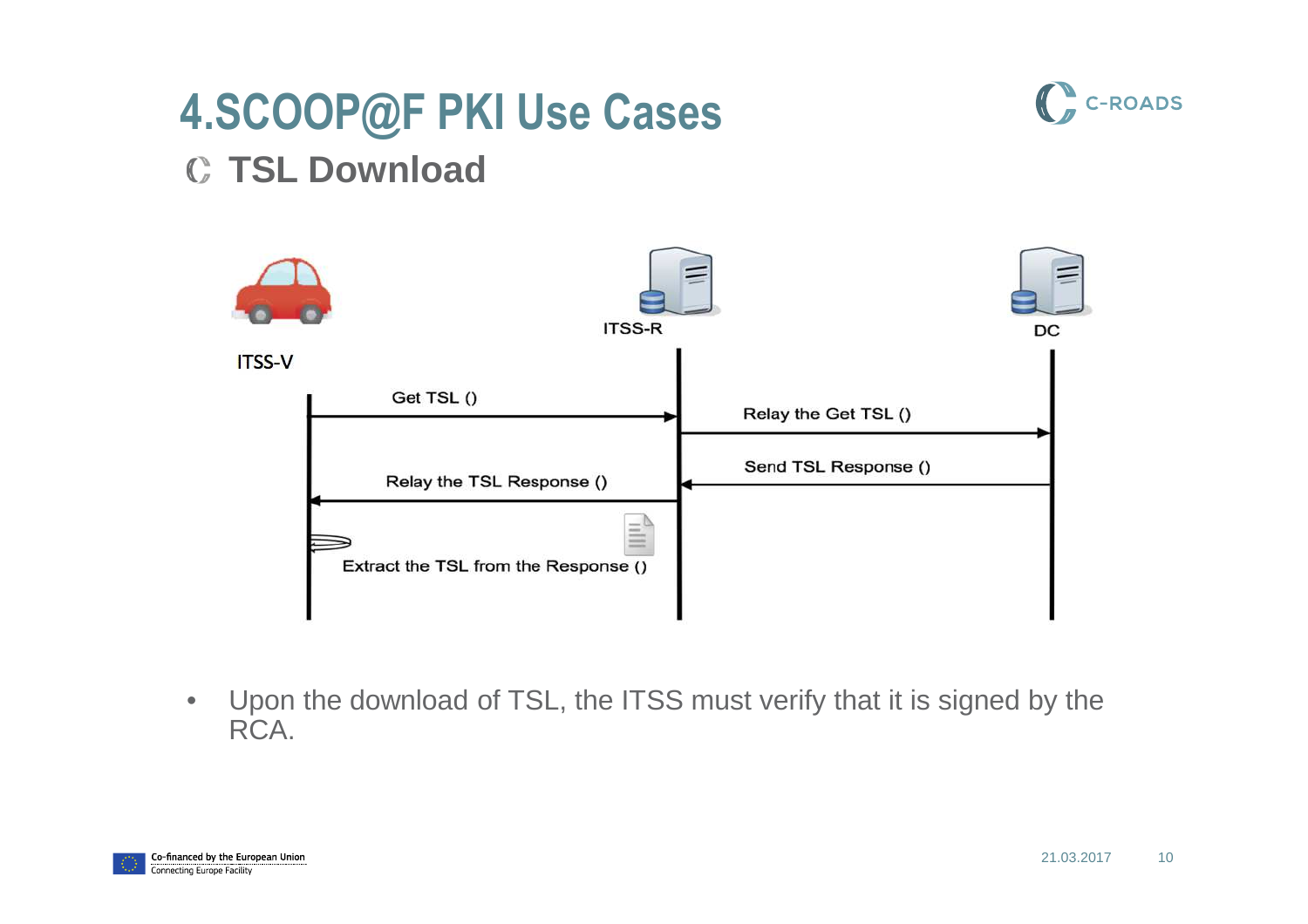



#### **C** CRL Download



 $\bullet$  Upon the download of CRL, the ITSS must verify that it is signed by the RCA.